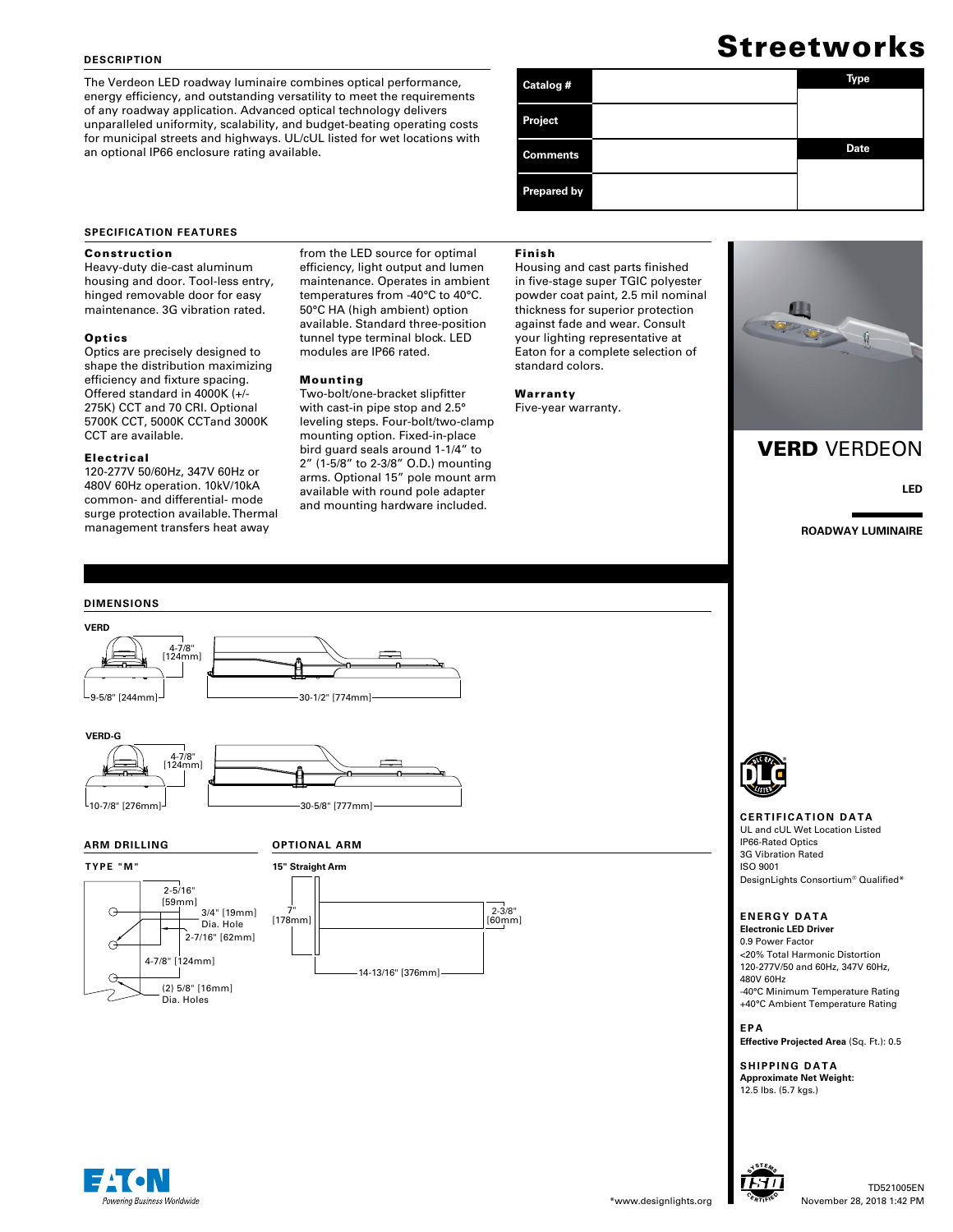page 2

## **POWER AND LUMENS**

| <b>Light Engine</b>  |                      | A016     | A018            | A01                      | A028                                           | A02                                            | G-A028                                         | G-A02                                          |
|----------------------|----------------------|----------|-----------------|--------------------------|------------------------------------------------|------------------------------------------------|------------------------------------------------|------------------------------------------------|
| Power (Watts)        |                      | 36       | 51              | 64                       | 72                                             | 92                                             | 103                                            | 143                                            |
| Current (a) @ 120V   |                      | 0.32     | 0.45            | 0.57                     | 0.64                                           | 0.81                                           | 0.91                                           | 1.26                                           |
| Current (a) $@$ 277V |                      | 0.15     | 0.20            | 0.25                     | 0.29                                           | 0.64                                           | 0.40                                           | 0.53                                           |
| Power (Watts)        |                      | 44       | 59              | $\overline{\phantom{a}}$ | 83                                             | 100                                            | 113                                            | 154                                            |
| Current (a) @ 347V   |                      | 0.13     | 0.17            | --                       | 0.24                                           | 0.28                                           | 0.33                                           | 0.45                                           |
|                      | Current (a) $@$ 480V |          | 0.13            | --                       | 0.17                                           | 0.21                                           | 0.24                                           | 0.33                                           |
| Optics               |                      |          |                 |                          |                                                |                                                |                                                |                                                |
|                      | Lumens               | 3,855    | 4,936           | 5,839                    | 7,858                                          | 9,294                                          | 12.064                                         | 15,332                                         |
| Type II              | <b>BUG Rating</b>    | B1-U0-G1 | B1-U0-G1        | B1-U0-G1                 | B <sub>2</sub> -U <sub>0</sub> -G <sub>2</sub> | B <sub>2</sub> -U <sub>0</sub> -G <sub>2</sub> | B <sub>2</sub> -U <sub>0</sub> -G <sub>2</sub> | B3-U0-G3                                       |
| <b>Type III</b>      | Lumens               | 3,775    | 4.833           | 5,716                    | 7,693                                          | 9.099                                          | 11,946                                         | 15,182                                         |
|                      | <b>BUG Rating</b>    | B1-U0-G1 | B1-U0-G1        | B1-U0-G1                 | B2-U0-G2                                       | B2-U0-G2                                       | B2-U0-G2                                       | B <sub>2</sub> -U <sub>0</sub> -G <sub>2</sub> |
| Type IV              | Lumens               | 3.785    | 4,846           | 5,732                    | 7,714                                          | 9,123                                          | 11,944                                         | 15,180                                         |
|                      | <b>BUG Rating</b>    | B1-U0-G2 | B1-U0-G2        | <b>B1-U0-G2</b>          | B1-U0-G3                                       | B <sub>2</sub> -U <sub>0</sub> -G <sub>3</sub> | B <sub>2</sub> -U <sub>0</sub> -G <sub>3</sub> | B2-U0-G4                                       |
|                      | Lumens               | 3.864    | 4.948           | 5,852                    | 7,876                                          | 9,315                                          | 12.137                                         | 15.425                                         |
| <b>Type V</b>        | <b>BUG Rating</b>    | B3-U0-G2 | <b>B3-U0-G2</b> | B3-U0-G2                 | B3-U0-G3                                       | B4-U0-G3                                       | B4-U0-G3                                       | B4-U0-G3                                       |

| <b>Ambient</b><br>Temperature        | TM-21<br><b>Lumen Maintenance</b><br>(50,000 hours) | <b>Theoretical L70</b><br>(Hours) |  |
|--------------------------------------|-----------------------------------------------------|-----------------------------------|--|
| A01*                                 |                                                     |                                   |  |
| $25^{\circ}$ C                       | $>88\%$                                             | >127,000                          |  |
| $40^{\circ}$ C                       | $>82\%$                                             | >87,000                           |  |
| A018, A016, A02, & A028              |                                                     |                                   |  |
| <b>Ambient</b><br><b>Temperature</b> | <b>TM-21</b><br>Lumen Maintenance<br>(50,000 hours) | <b>Theoretical L70</b><br>(Hours) |  |
| $25^{\circ}$ C                       | $>92\%$                                             | >200.000                          |  |
| $40^{\circ}$ C                       | $>90\%$                                             | >145.000                          |  |
| G-A02 & G-A028                       |                                                     |                                   |  |
| <b>Ambient</b><br><b>Temperature</b> | TM-21<br><b>Lumen Maintenance</b><br>(60,000 hours) | <b>Theoretical L70</b><br>(Hours) |  |
| $25^{\circ}$ C                       | $>91\%$                                             | >250,000                          |  |
|                                      | $>90\%$                                             | >200,000                          |  |

**NOTE:** Lumen output for AP Grey fixture color, 120-277V.

## **LUMEN MULTIPLIER**

| Ambient<br><b>Temperature</b> | Lumen<br>Multiplier |  |  |
|-------------------------------|---------------------|--|--|
| 0°C                           | 1.02                |  |  |
| $10^{\circ}$ C                | 1.01                |  |  |
| $25^{\circ}$ C                | 1.00                |  |  |
| 40°C                          | 0.99                |  |  |
| $50^{\circ}$ C                | 0.97                |  |  |

**\*** A01 Not available in 347V or 480V.